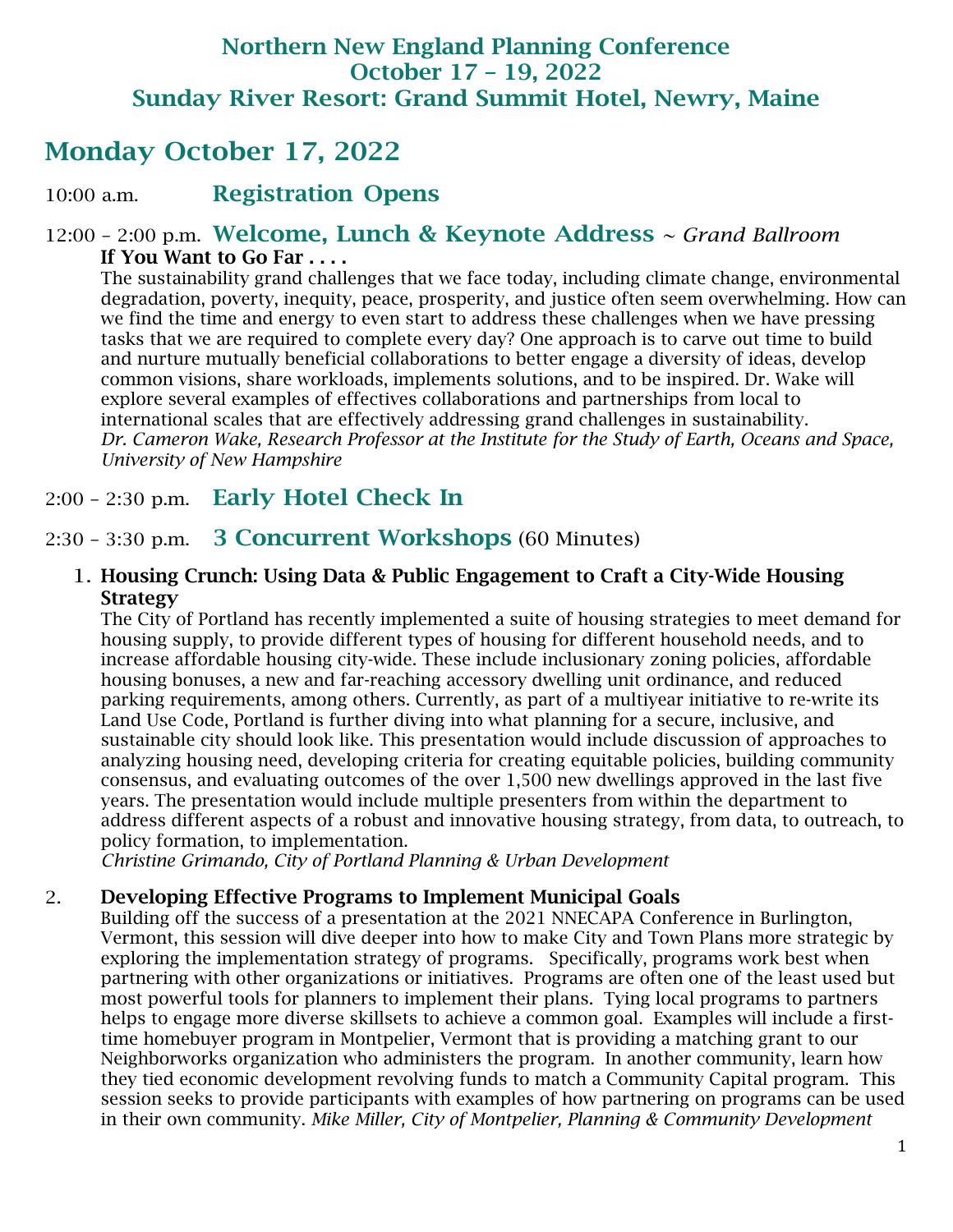#### *Continued Monday 2:30 – 3:30 p.m.*

2. All Hands-on Deck: Building Social and Community Resilience in Midcoast Maine This presentation will highlight two resilience projects in coastal Maine: In the first, three adjacent towns worked together to secure funding for shared resilience priorities. The second was a unique collaboration to help eight towns plan for how to protect vulnerable populations at higher risk from coastal hazards. The presentations will be followed by interactive discussions about how to build collaboration among different towns and sectors to tackle climate resilience. *Victoria Boundy, Casco Bay Estuary Partnership*

*Martha Sheils, New England Environmental Finance Center Elizabeth Hertz Kristen Grant, Coastal Community Resilience & Diversity Equity & Inclusion*

## 3:45 – 4:45 p.m. 3 Concurrent Workshops (60 Minutes)

#### 1. Activating the Arts in Dover, NH- A Unique Partnership Between the City and Arts **Commission**

Learn about a partnership between the City of Dover Arts Commission and Planning Department to integrate arts into the community. Highlights include:

- Zoning ordinance updates that support public art being added throughout Dover, including strongly encouraging art in mixed-use zones, like the Central Business District(s) and Gateway District
- Creating an up-to-date inventory in partnership with the Stratford Regional Planning Commission to make an interactive map indicating cultural amenities in the city including photo, description, location, and other valuable information
- Participation for the nationwide Americans for the Arts survey (6-month public outreach process): "Arts & Economic Prosperity 6 (AEP6) Project" to see how arts and culture impact Dover's economy

These efforts helped pave the way for the preparation of a sculpture creation to mark the City's 400th anniversary. Additional efforts include welcome displays at the train station, Art Beats exhibits, monthly art walks, maps of the installations, and more!

*Donna Benton & Natasha Kypfer, City of Dover Planning & Community Development* 

#### 2. Water Planning 50 Years After the Clean Water Act

Water is the foundation for life. This year, the country celebrates 50 years of the Clean Water Act. Maine's environmental advocacy led the way for thinking about our one water work. This panel will bring together a unique group of planning and water professionals to discuss their recent projects and partnerships. The panelists will provide tips and tricks on collaboration efforts through partnerships and how to integrate water planning on local and regional levels. They will also highlight specific water project and how that project is made possible by the integrated planning efforts considering a one water approach for water quality. The purpose of this presentation is to provide a panel discussion about planning efforts throughout Maine that highlight different local and regional perspectives on partnerships for a resilient water future. *Dalyn Houser, Saco River Corridor Commission*

*Lee Jay Feldman, Southern Maine Planning & Development Commission Emily Cole-Prescott, Saco Water Resource Recovery Department Daniel Windsor, Woodard & Curran*

#### 2. Municipal Involvement: The Key to Successful Downtown Housing Development

The Town of Manchester, Vermont, is pursuing the development of 40 units of mixed income housing together with a new town hall and commercial space on a town owned parcel in the downtown. The market can no longer supply housing that is affordable to the workforce. This session would show how a municipal government can be the agent that breaks this trend. *Janet Hurley, Town of Manchester Vermont Planning & Zoning*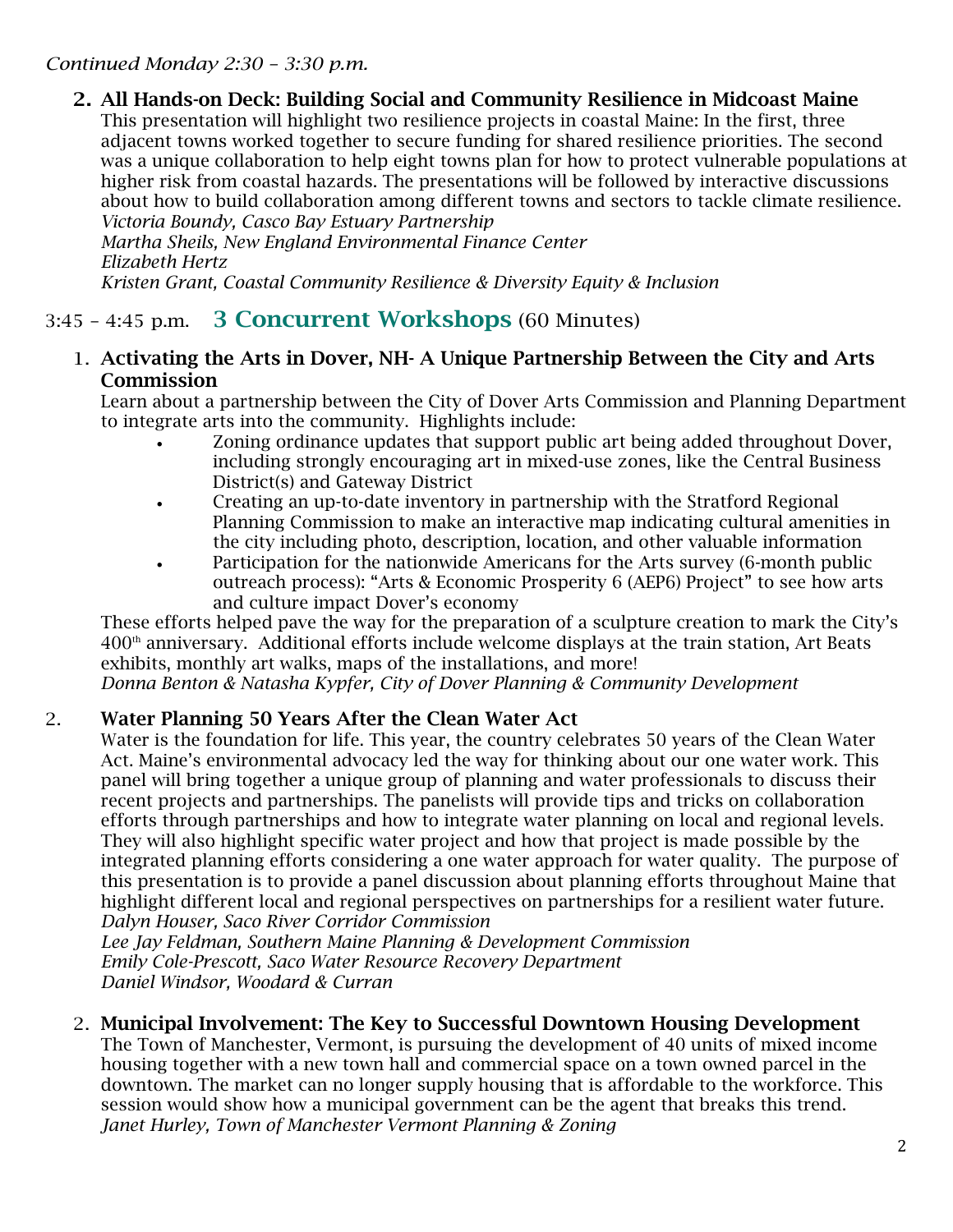- 3:30 5:30 p.m. Exhibitor Set Up *~ Exhibitor Causeway*
- $6:00 8:00$  p.m. NNECAPA Social with Exhibitors  $\sim$  State Cocktails & Heavy Appetizers
- 8:00 11:00 p.m. **Entertainment**  $\sim$  The Camp Lounge

# Tuesday October 18, 2022

- 8:00 9:00 a.m. Breakfast and NNECAPA Annual Meeting
- 9:00 9:30 a.m. Coffee with Exhibitors

9:45 – 10:45 a.m. 3 Concurrent Workshops (60 Minutes)

1. Studies Have Shown: A Dive into Traffic Calming and Crosswalk Research to Dispel Myths and support safer streets.

This presentation will provide the audience with a synopsis of traffic calming studies and relevant findings. We often say narrow travel lanes slow traffic, but how? and how much? What other measures have demonstrable results for slowing down traffic in our village centers, downtowns, and streets surrounding our treasured parks and schools? This evidence-based presentation leans on the data to discuss the many roadblocks facing slowing traffic in our communities, such as snow removal, bus and emergency vehicle access and more. *Dayton Crites, Planner*

*Julia Ursake, Transportation Engineer & Planner*

#### 2. Working with Planning Consultants

From project development, scoping, and budgeting, through RFP drafting and consultant selection, and on to project management and final deliverables, hear from consulting planners on what it takes to set the foundation for great projects and deliverables. *Ben Smith*

#### 3. Pop-up Park Serendipity & Success Stories

Hear from panelists in Vermont as they discuss projects that resulted in successful pop-up parks and community facilities - both those that worked temporarily and those that transitioned to permanent improvements in community spaces. The focus will be on success stories and lessons learned to create public spaces that have made a community impact. *Alex Weinhagen, Planning & Zoning Hinesburg Vermont*

## 11:00 – 12:00 p.m. 3 Concurrent Workshops (60 Minutes)

#### 1. Affordable Housing through the Looking Glass: Rethinking Sustainable Low-Mod Ownership options

The best prediction of the future comes from our past and with affordable housing that may certainly be true, with a modern sustainable twist. Learn how Berlin, NH, the Southwest Regional Planning Commission and the NH Community Loan Fund are looking at the evolution of older housing stock, manufactured housing and Cooperative forms of ownership to revitalizing energy-efficient manufactured housing as a viable option for affordable home ownership. This interactive panel discussion will include an introduction and three short (10-15 minute) presentations highlighting:

• the innovative zoning changes Berlin is embarking on to regulate uses and form instead of people;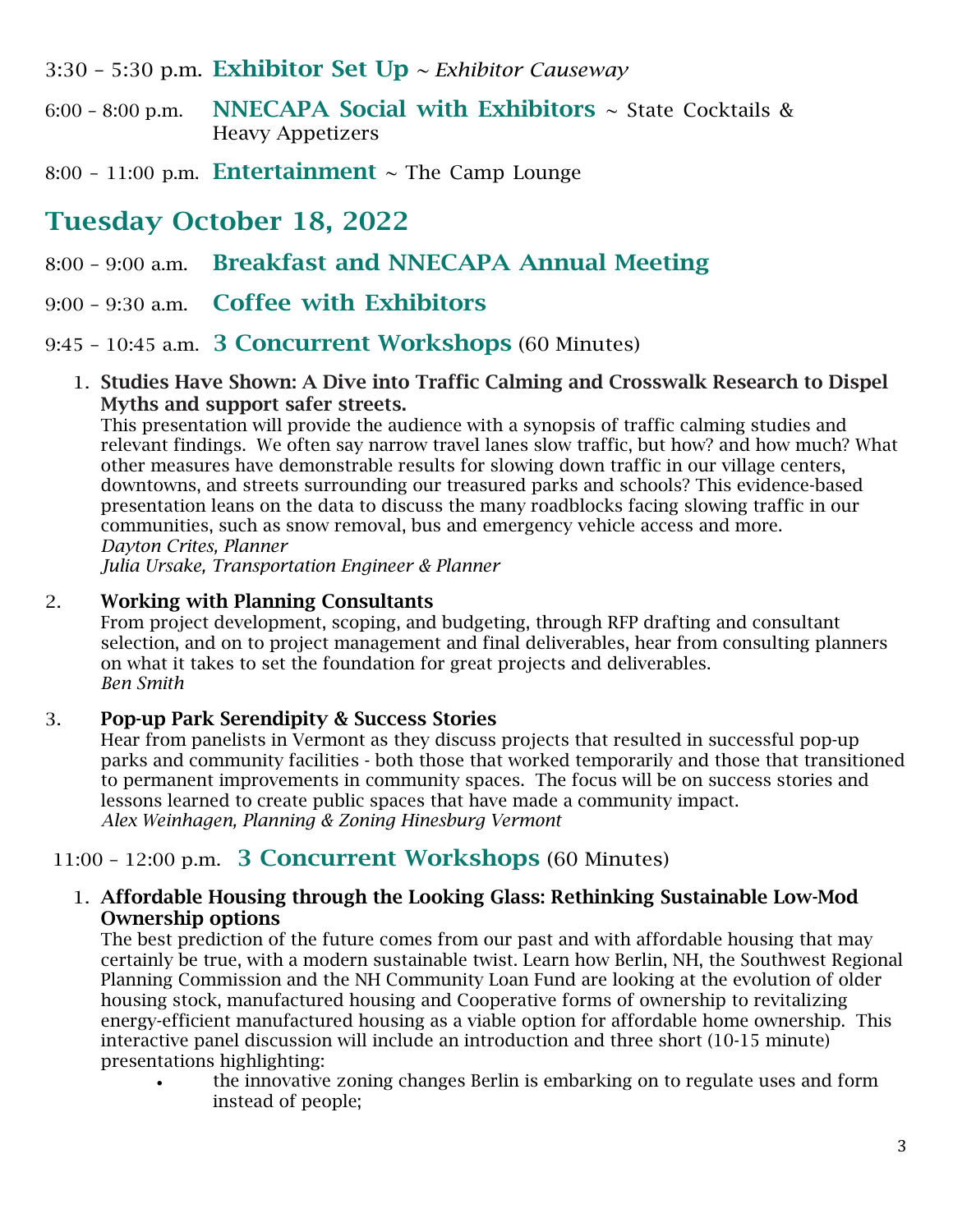- how the Southwest Regional Planning Commission is bridging the gap between vacant jobs and affordable homes; an
- how the Community Loan Fund has pioneered an alternative model to enable lowand moderate-income families to own their own homes and parks successfully for more than 30 years.

*Pam LaFlamme, City of Berlin NH, Community Development Todd Horner, Southwest Region Planning Commission Tara Readon, NH Community Loan Fund* 

#### 2. Let's Get in the Car, Kids! A Planner's Toolbox for Facilitating Citizen Boards through Big Decisions

In the context of a global pandemic and with a mandate to address complex issues like equity and climate change or to handle tricky particulars like street layouts and architectural design standards, citizen planners face a daunting challenge. With finite and sometimes dwindling meeting time and staff resources and the added impetus to welcome online and in-person attendees (and include those who can't go to a meeting at all), how can planners best help the citizens they serve to use everybody's limited time, focus, and energy to tackle big decisions? From experiences with a town energy plan, conflict over residential development and open space, and a recent form-based code project, learn how the Town of Williston, Vermont employed a mixture of technology tools, informational support, and negotiating tactics to guide citizen groups to well-informed, robust decisions. This will be an interactive session with audience participation.

*Emily Heymann, Planner Town of Williston Vermont*

#### 3. The Elephant in the Room – Equity in the Northeastern United States

Most planners have encountered at least one obvious discriminatory act or conversation in their career, but do we know what to do or say when faced with it? Do we know how to advise the Planning Board on what to do or say? This session will present information about the realities of past discrimination in New England and then have an open discussion about how to deal with current obvious and not so obvious acts of discrimination we encounter today. Explore the relationship between land use planning and racial inequity in the Northeastern United States including a forum for discussion about current issues. *Judy Colby-George, Viewshed Carol Eyerman, Town of Gorham Maine*

12:15 – 1:15 p.m. Lunch & Plenary Speaker

Susan Clark, Co-Author of "Slow Democracy: Rediscovering Community, Bringing Decision Making Back Home": and "All Those in Favor"

- 1:15 2:00 p.m. Dessert with Exhibitors
- 2:15 5:00p.m. Mobile Session

#### "There's No Zoning in Rumford" – Renewable Energy and Approaches to Rural Redevelopment in a Mixed-Use Community

The Town of Rumford serves as a case study opportunity to the effects of land use regulation and its interaction (or lack thereof) with zoning ordinances. The Town has recently seen an influx of interest in renewable energy projects far exceeding the norm of other rural communities. The Town was able to capitalize on developer interest using a balanced development model that to date has resulted in near ideal land use patterns that preserve pristine wilderness, permit ongoing commercial use of natural resources and rebuild tax base. All of this activity has occurred without a land use zoning ordinance. Approaches to this redevelopment process including communication techniques for internal and external audiences will be addressed along with an overview of general conditions and a summary of all projects completed, underway, and along with some future projects. *Attendees must plan to drive*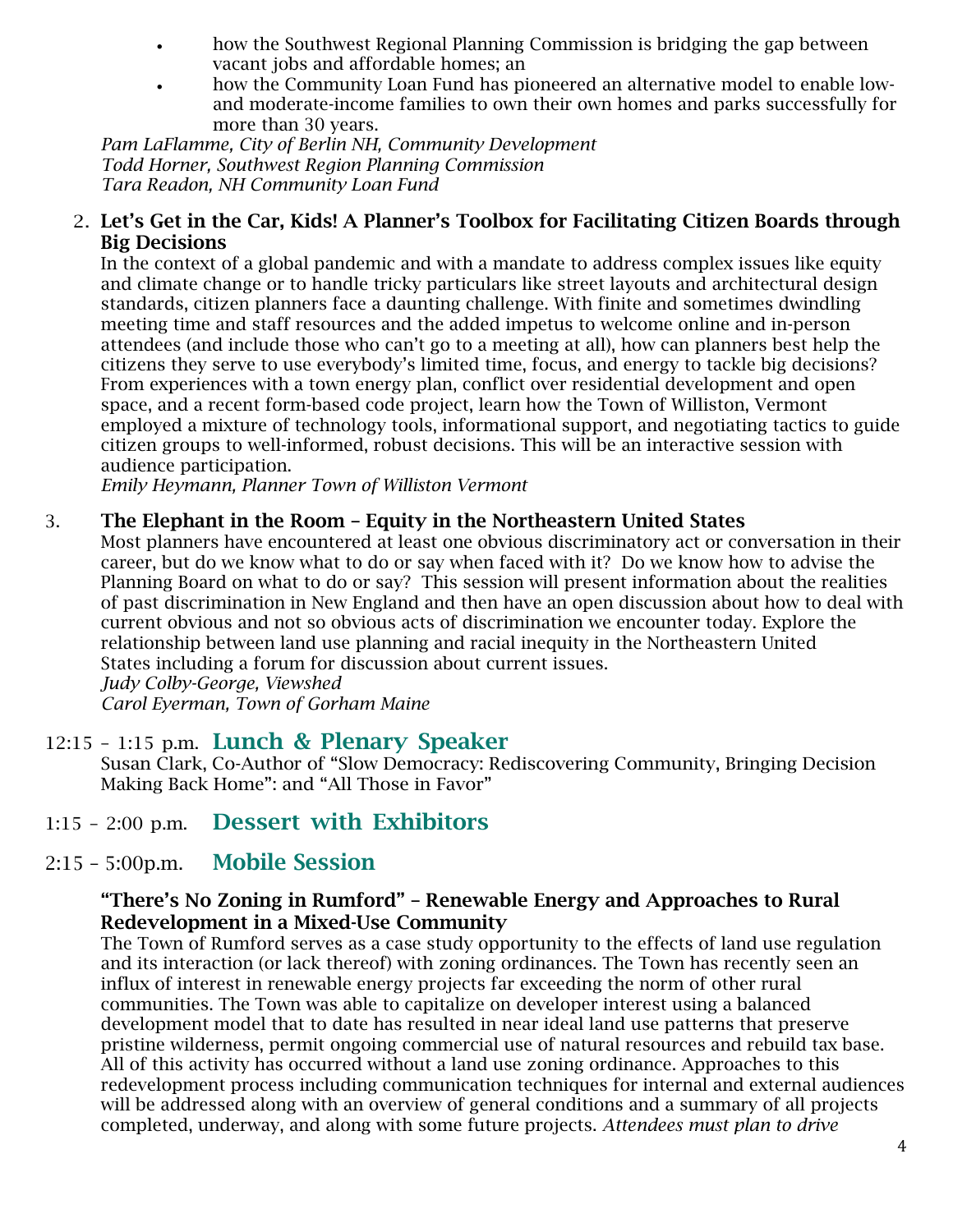*themselves and/or carpool, transportation is not provided. Driving time is approximately 30 minutes one way.*

# 2:15 – 3:45 p.m. 3 Concurrent Workshops (90 Minutes)

#### 1. Housing is Having a Moment: The Latest in State Level Housing Legislation and Policy in Northern New England

As housing costs increase and impact the state economies, Maine, New Hampshire, and Vermont are all focusing on how local zoning impacts statewide housing supply. This session will look at the three efforts and compare them to similar national efforts to address how zoning has contributed to the housing shortage. In Maine, a new law eliminates single-family zoning, allows Accessory Dwelling Units statewide, and creates density bonuses for affordable housing in growth areas. In New Hampshire, a 2019 Governor's Task Force resulted in a series of recommendations. some of which have been considered and others of which are still pending. In Vermont, amendments to the Planning Act made new housing possible, statewide partners developed a local reform guide for neighborhood zoning, and the State has boosted funding for housing-focused bylaw modernization and neighborhood development. Representatives from the three states will speak about these three efforts and what we can learn from each of them to help meet the housing needs of the northern New England economy.

*Jeff Levine, Levine Planning Strategies Ben Frost, New Hampshire Housing Jacob Hemmerick, Vermont Dept of Housing & Community Development*

#### 2. Building Bridges to Engaging Underrepresented Communities

This session will explore using a "bridge-building" orientation for community engagement. This involves building trusting relationships with a range of individuals and organizations that are not tied to one specific project or outcome. By getting to know stakeholders and learning about their assets/concerns, planners create a relationship infrastructure that can be drawn upon when needs arise. Planners can leverage these relationships to conduct inclusive engagement and to connect with stakeholders from underserved communities, including immigrants and refugees, people of color, older adults, people in rural settings, and people with disabilities. We will provide specific examples for how this bridge-building approach works in practice and share the tools we have created, including the Community Transportation Leaders Program. *Zoe Miller, Zoe Miller Strategies*

*Kat Violette & Marcel Ntagora, Greater Portland Council of Governments*

#### 3. Grassroots Advocacy and Community Engagement for Housers

Across the region, the housing crisis has grown increasingly worse. The root of the problem, local land use regulations, isn't a mystery. Adopting housing-friendly policies should be relatively easy with the right technical expertise, but convincing community members of the need, value, and positive impact, on the other hand, is the challenge. What can housers do when residents resist change in their communities and neighborhoods? This session will highlight the role of community engagement and grassroots advocacy. How housers in your community can bring people in, uncover their housing stories, and address the common myths and misperceptions, all while building a grassroots movement. The panel will explain what community engagement is and why it matters. In this session, attendees will hear from housers working on the ground doing the iterative, slow, and challenging work that moves the needle. Attendees will hear real examples of tried-and-true strategies that go beyond surveys and listening sessions. Raising awareness and providing education isn't enough to solve the housing crisis – community members need to own the solutions and buy into the process. *Sarah Wrightsman & George Reagan, New Hampshire Housing Harrison Kanzler, Mount Washington Valley Housing Coalition Nick Taylor Workforce Housing Coalition of the Greater Seacoast Tiffany Tononi McNamara, Plan NH*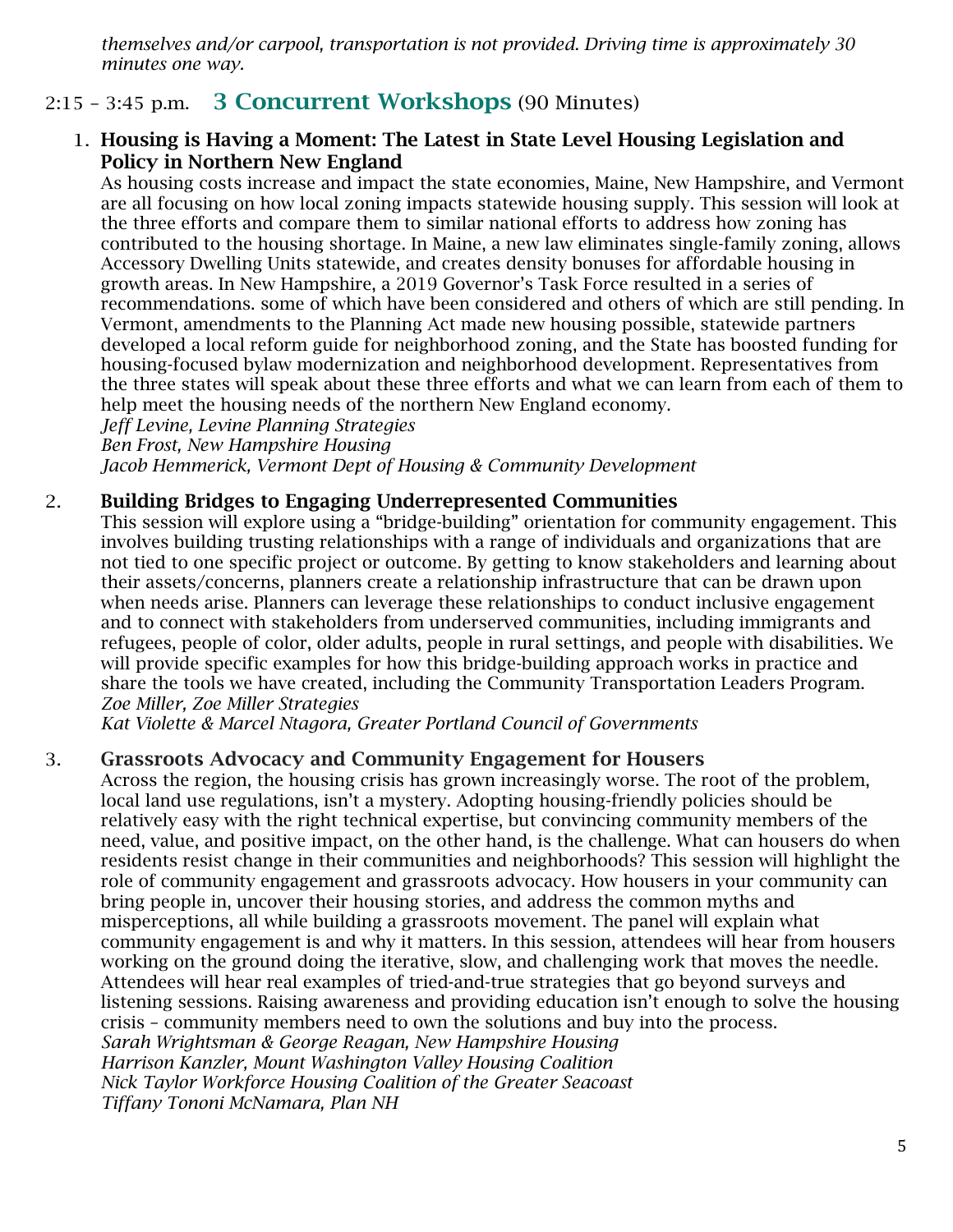5:00 – 6:00 p.m. Cocktail Hour with Exhibitors

6:00 – 7:30 p.m. NNECAPA Annual Awards Dinner Enjoy dinner with fellow attendees before celebrating this year's NNECAPA Award winners.

8:00 - 11:00 p.m. **Entertainment**  $\sim$  The Camp Lounge

Wednesday October 19, 2022

7:30 – 9:00 a.m. Breakfast

Hotel Check Out at 10:30 a.m.

9:15 – 10:45 a.m. 2 Concurrent Workshops (90 Minutes)

#### 1. Exploring Pathways to Incorporate Resilience into Master Planning

Municipalities in Northern New England are already straining economically, socially, and environmentally from the impacts of climate change. Planners are working to implement solutions that advance climate resilience throughout the master and comprehensive planning processes. This session will focus on recent local planning efforts in Maine, New Hampshire, and Vermont that utilized a variety of tools, techniques, and resources to successfully integrate climate change into the process. This session will be structured as an engaging and interactive panel that will focus on lessons learned, challenges, and successes for the audience to consider incorporating into their own communities. Prior to the 2022 conference, attendees will have the opportunity to submit questions for the panel to explore with the audience.

*Facilitator: Christa Daniels, Antioch University Jason Bachand, Town of Hampton, NH Liz Durfee, Design & Planning, LLC Liz Kelly, Resilience Planning and Design Tom Morgan, TZM Planning*

#### 2. Wait, Our Zoning Code Does What?!?

This session will analyze a typical zoning code using techniques available to non-planners. A hands-on session on how to run a zoning code stress test for their community to demonstrate the barriers to Missing Middle Housing. Places that want more housing choice frequently are stymied by their existing code requirements around lot size, setbacks, frontages, parking, and lot coverage limits. In this session we will examine a traditional Euclidean code as participants try to place a new four-plex or other missing middle building type. We will draw the code requirements, followed by laying on the building requirements, and addressing the question of whether the building can meet the financial requirements for construction to determine where barriers to construction lie. This is an active work session but drawing ability is not necessary. We have seen that while most places are not ready for a complete zoning overhaul into a full form-based code, this technique can illuminate the places in a code which are creating the most constant and complete barriers. Jurisdictions can then address those sticking points one at a time, rather than tackling the overwhelming, expensive, and politically difficult work of a complete code overhaul.

*Ivy Vann, Town Planning and Urban Design* 

### 9:15 – 12:00 p.m. Mobile Session

Join Inland Woods + Trails for a walking tour of their new hiking trails at the Jordan Hotel at Sunday River. Learn about their Main St. to the mountains initiative that links a network of trails that connect the communities of Newry, Bethel, Greenwood, and Woodstock. Inland Woods + Trails is dedicated to creating economic growth and prosperity by connecting communities through the development, maintenance, and promotion of a multi-use recreational